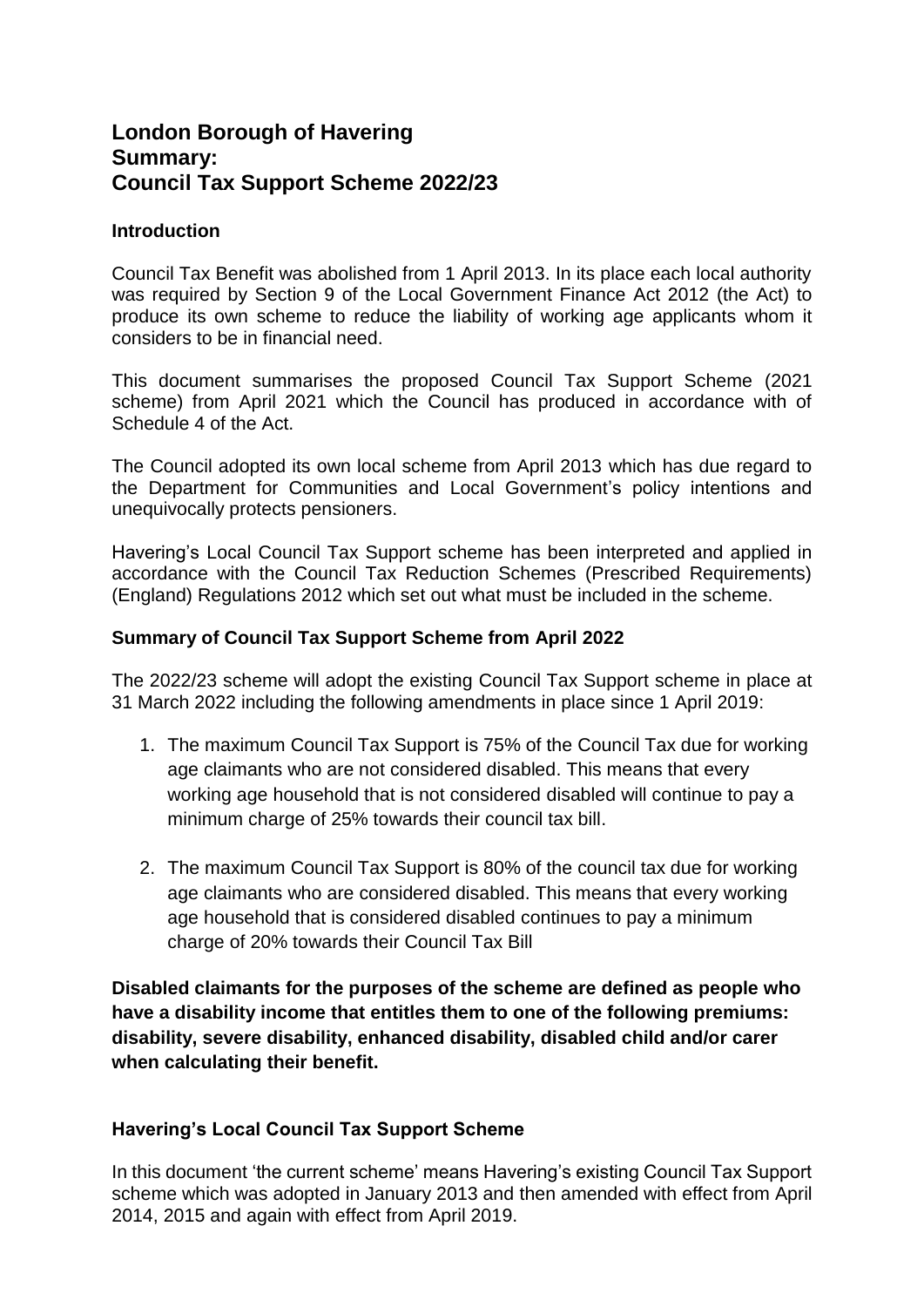Unless expressly stated otherwise, the provisions outlined below relate solely to working age applicants under the current scheme.

This document summarises the Council's proposed Scheme for eligible working age Council Tax payers to receive council tax support.

The scheme applicable to pensioners is defined in The Council Tax Reduction Schemes (Prescribed Requirements) Regulations 2012, Part 3, and Schedules 1 to 6, which is adopted within this scheme.

The procedure for the application and calculation of the 2021 scheme is summarised below and is made in accordance with Schedules 7 and 8 of the Council Tax Reduction Schemes (Prescribed Requirements) Regulations 2012.

The principles embodying the Local Council Tax Support Scheme include:

- Local authorities will be expected to manage significant reductions in subsidised expenditure.
- Regulations have been set to protect claimants of state pension credit age.
- Local authorities will consult on their schemes with precepting authorities and the public.
- The Council will adopt the final scheme before 31 March 2022 or the default scheme will apply.
- Local authorities should aim to protect vulnerable groups.
- In developing schemes, local authorities should consider incentivising claimants into work.

The Local Council Tax Support Scheme includes the following:

- Introduction and definitions
- Prescribed of persons
- Provisions relating to entitlement under the scheme
- Applicable amounts
- Maximum Council Tax Reduction
- Amount of reduction under the scheme
- Assessment of Income and Capital under the scheme
- Students
- Applications
- Extended reductions
- Period of entitlement and changes of circumstances
- Schedules

## **The Council Tax Support Calculation**

The starting point for all calculations of Council Tax Support is the claimant's 'maximum benefit'. This is the claimant's weekly eligible Council Tax less any nondependant deductions that apply.

Income and capital are compared to the claimant's applicable amount. Any income over the applicable amount is known as the Excess Income.

The claimant qualifies for maximum support less 20% of any excess income figure. The 20% reduction to the maximum benefit is known as a taper.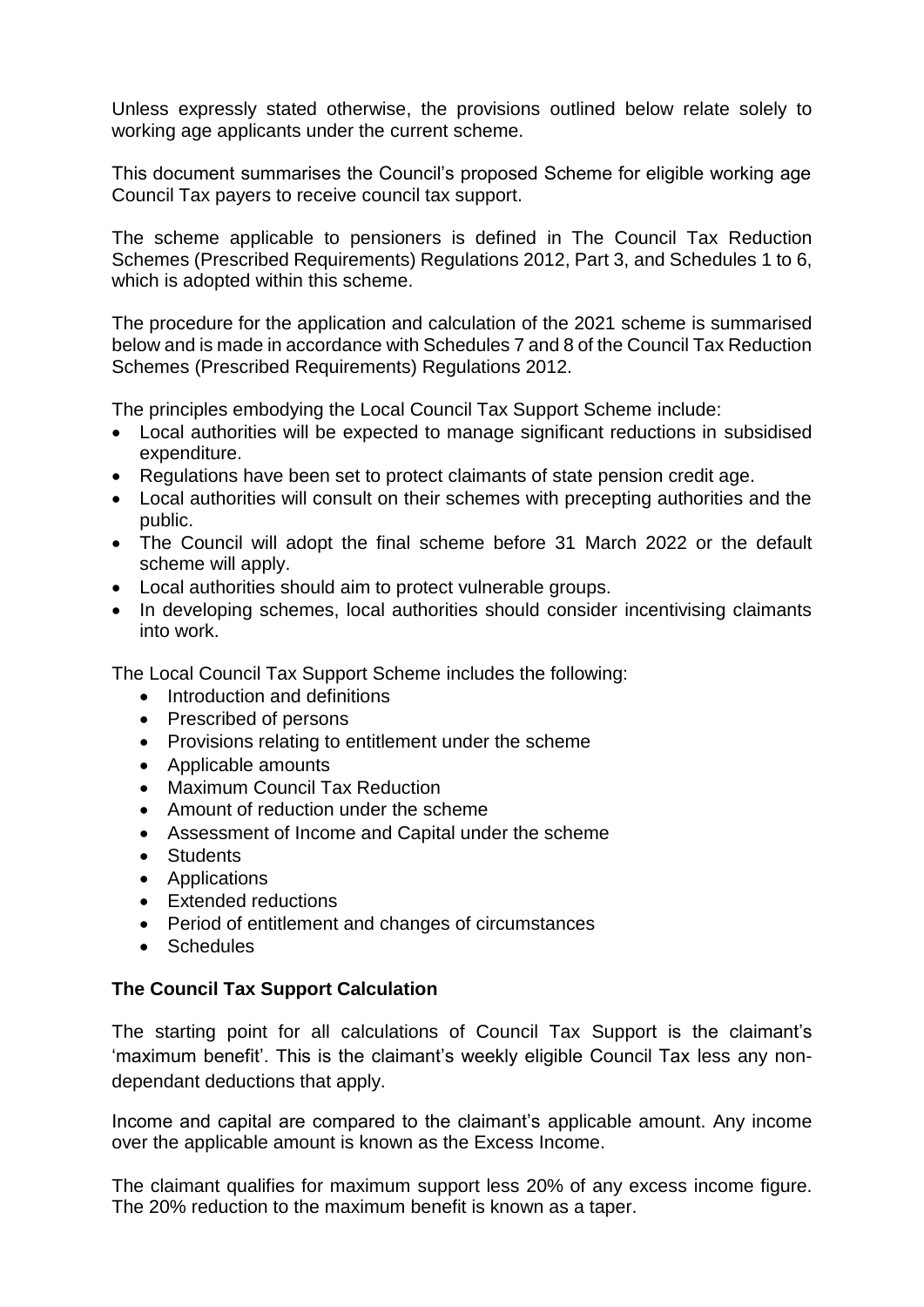Claimants in receipt of Job Seeker's Allowance, Income Support or Universal Credit have already been assessed by the Department for Work and Pensions (DWP) as having income lower than their applicable amount and so will receive maximum council tax support less any non-dependant deductions.



## Non-dependant deductions

A non-dependant deduction is an amount of council tax that is due from the CTS claimant because there is another adult (non-dependant), who is not the claimant's partner, living in the household who receives an income. This reduces the amount of CTS a claimant will receive which is described in paragraph 30A of the 2022 scheme as follows:

- (1) Subject to the following provisions of this regulation, the non-dependant deductions in respect of a day referred to in regulation 29A (maximum council tax benefit) shall be—
	- (a) in respect of a non-dependant aged 18 or over in remunerative work, £20.00 x 1/7;
	- (b) in respect of a non-dependant aged 18 or over to whom sub-paragraph (a) does not apply, £6.00  $\times$  1/7.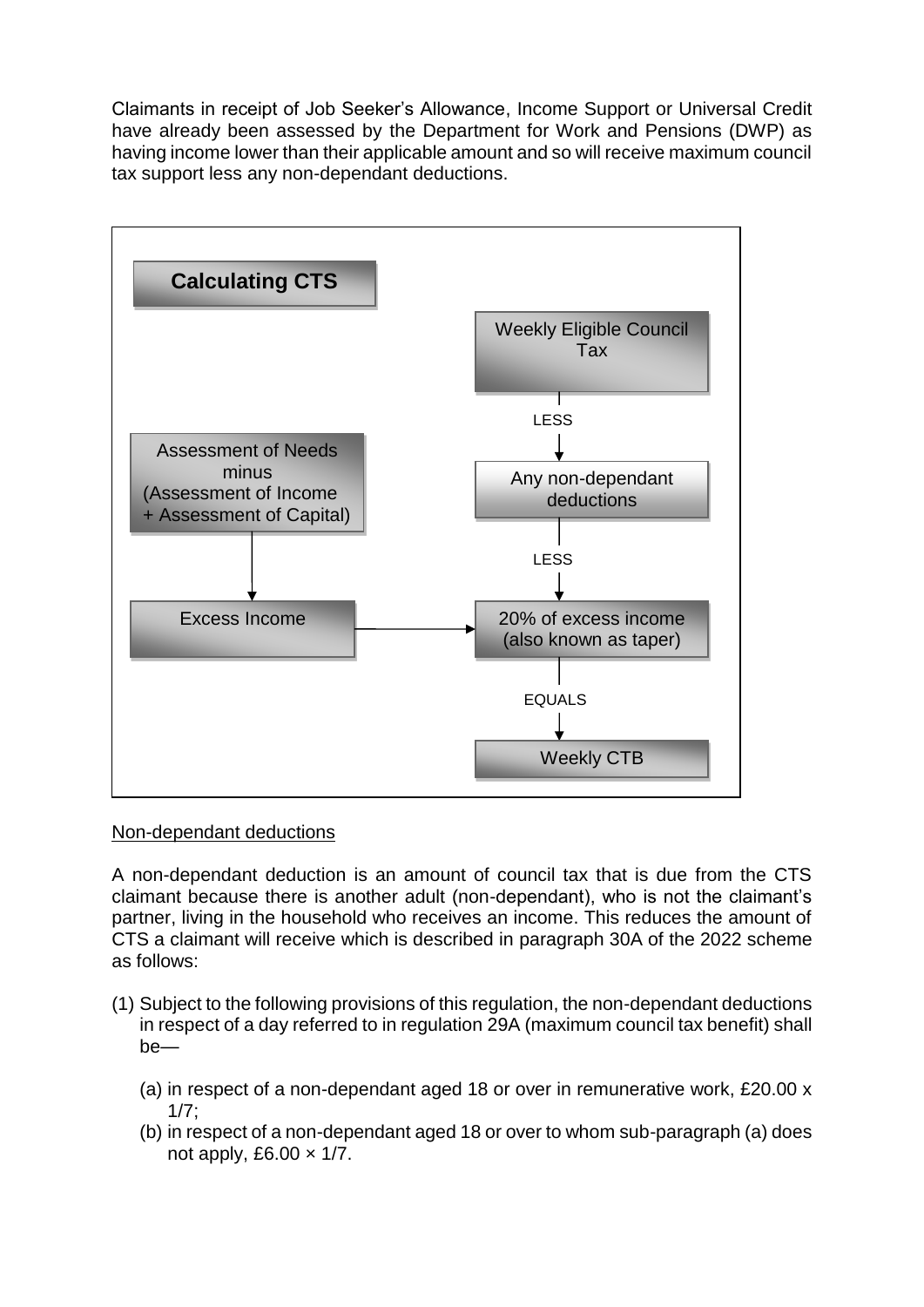- (2) In the case of a non-dependant aged 18 or over to whom paragraph (1)(a) applies, where it is shown to the appropriate authority that his normal gross weekly income is—
	- (a) Less than £224.00, the deduction to be made under this regulation shall be that specified in paragraph (1) (b);
	- (b) Not less than £224.00 but less than £389.00, the deduction to be made under this regulation shall be £9.00;
	- (c) Not less than £389.00 but less than £484.00, the deduction to be made under this regulation shall be £15.00.

From April 2014 onwards, the eligible weekly council tax used to calculate council tax support shall be no higher than the weekly Council Tax Band D value for a property in Havering.

Paragraph 29A (1) of the CTS scheme 2022/23 provides that:

- (1) Subject to paragraphs (2) to (5), the amount of a person´s maximum council tax benefit in respect of a day for which he is liable to pay council tax, shall be 85 per cent of the amount A/B where—
	- (a) A is the amount set by the appropriate authority as the council tax for the relevant financial year in respect of the dwelling in which he is a resident and for which he is liable, subject to any discount which may be appropriate to that dwelling under the 1992 Act; and
	- (b) B is the number of days in that financial year, less any deductions in respect of non-dependants which fall to be made under regulation 58 (non-dependant deductions).
- (2) In calculating a person´s maximum council tax benefit any reduction in the amount that person is liable to pay in respect of council tax, which is made in consequence of any enactment in, or made under, the 1992 Act, shall be taken into account.
- (3) The level of any Council Tax Support awarded shall be restricted to the level of band D
- (4) Subject to paragraph (5), where a claimant is jointly and severally liable for council tax in respect of a dwelling in which he is resident with one or more other persons but excepting any person so residing with the claimant who is a student to whom regulation 45(2) (students who are excluded from entitlement to council tax benefit) applies, in determining the maximum council tax benefit in his case in accordance with paragraph (1), the amount A shall be divided by the number of persons who are jointly and severally liable for that tax.
- (5) Where a claimant is jointly and severally liable for council tax in respect of a dwelling with only his partner, paragraph (4) shall not apply in his case.

From April 2019 onwards, Maximum Council Tax Support for working age claimants is 25% (previously 15%). The exception is working age claimants classified as disabled for the purposes of the CTS scheme where maximum council tax support is reduced by 20% (previously 15%).

This means that working age households (not disabled) continue to pay a minimum charge of 25% of their Council Tax Bill and working age disabled households continue to pay a minimum charge of 20% of their Council Tax bill.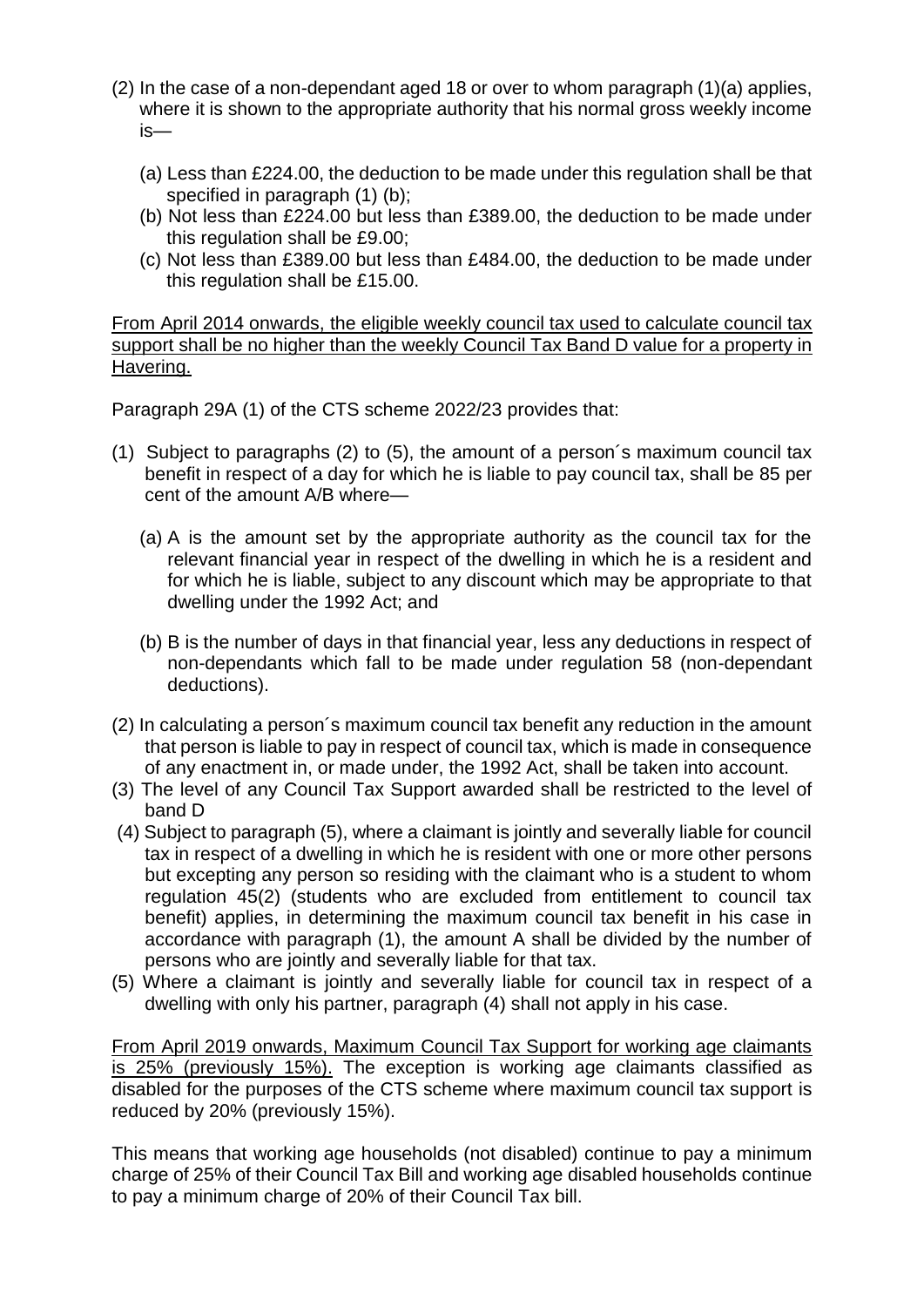Paragraph 29A of the CTS scheme 2022/23 provides that:

(1) Subject to sub-paragraphs (2) to (5), for persons in classes D to E in this scheme a person's maximum council tax reduction amount in respect of a day is 75 per cent for working age (not disabled) & 80% for working age (disabled) of the amount A/B where—

(a) A is the amount set by the authority as the council tax for the relevant financial year in respect of the dwelling in which he is a resident and for which he is liable, subject to any discount which may be appropriate to that dwelling under the 1992 Act; and

(b) B is the number of days in that financial year,

less any deductions in respect of non-dependants which fall to be made under paragraph 30A (non-dependant deductions: persons who are not pensioners) and any award restricted to the level of Band D

From April 2015 onwards, the amount of savings and investments people are allowed to have and still be entitled to claim CTS was reduced from £16,000 to £6,000.

The CTS scheme 2013/14 and 2014/15 did not accept claims from applicants who have savings and investments of more than £16,000. These individual were not entitled to any CTS.

From April 2015, applicants who have more than £6,000 in savings or investments are not eligible to claim and therefore have no entitlement to CTS.

Paragraph 23 of the CTS scheme 2022/23 states that:

(1) The class of person described in this paragraph consists of -

- (a) Persons in class A and B whose capital exceeds £16,000
- (b) Persons in class D and E whose capital exceeds £6,000.

#### From April 2015 onwards, Second Adult Rebate was abolished.

Second Adult Rebate supported working age council tax payers whose income was too high in their own right for Council Tax Support but who had other adults living in the household whose income was low.

## **Applications for Council Tax Support**

#### *This part applies to both pension-age and working-age applicants*

The following procedure has been set in accordance with the Council Tax Reduction Schemes (Prescribed Requirements) Regulations 2012, referred to as 'the Regulations' below.

Entitlement to CTS is dependent on an application being made in the following way:

An application may be made: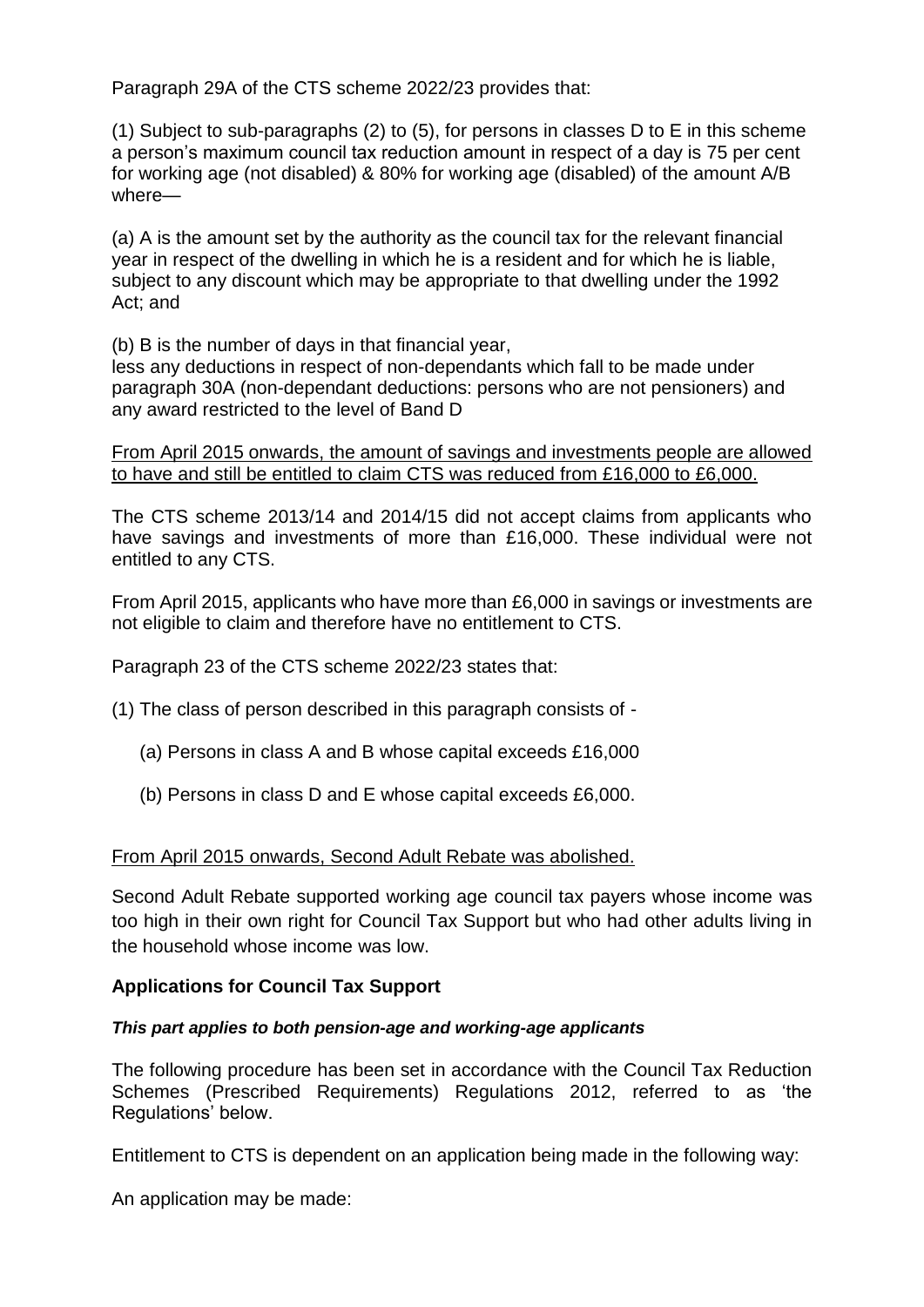(a) In writing

(b) By means of an electronic communication or

(c) By telephone following publication by the Council of a number for this purpose.

The form provided by the Council for this purpose must be properly completed, and the Council may require the applicant to complete the form in the proper manner, and may further require that further information and evidence is provided by the applicant.

An application will be made defective if the applicant does not provide all of the information the Council requires.

Applications made by telephone will only be accepted if the applicant provides a written statement of their circumstances in the format required by the Council.

The Council will allow a certain length of time for applicants to correct any defects in their application.

The Regulations provide for which classes of people are eligible to make application for Council Tax Support.

### **Evidence and information**

Any person who makes an application or any person to whom a reduction under the CTS scheme 2022/23 has been awarded shall furnish such certificates, documents, information and evidence in connection with the application or award, or question arising out of it as may reasonably be required by the Council in order to determine the person's entitlement. Where the Council requests information it shall inform the applicant or person of their duty to notify the Council of any change of circumstances and shall indicate the kind of changes of circumstances which are to be notified.

Matters related to the electronic communication of information, proof of delivery and content of information will be determined in accordance with Part 4 of Schedule 7 of the Regulations.

Where the person is a pensioner paragraph 7(4) (5) (6) and (7) of Schedule 8 of the Regulations apply which specify matters relevant to evidence and information related to pensioners.

#### **Amendment and withdrawal of applications**

Any person who has made an application may amend it at any time before a decision had been made by serving a notice in writing to the Council in accordance with paragraph 8 of Schedule 8 of the Regulations.

#### **Decisions by the Council**

The Council will make a decision in respect of any application for a reduction under this scheme in accordance with the criteria set out within the CTS scheme 2022 rules.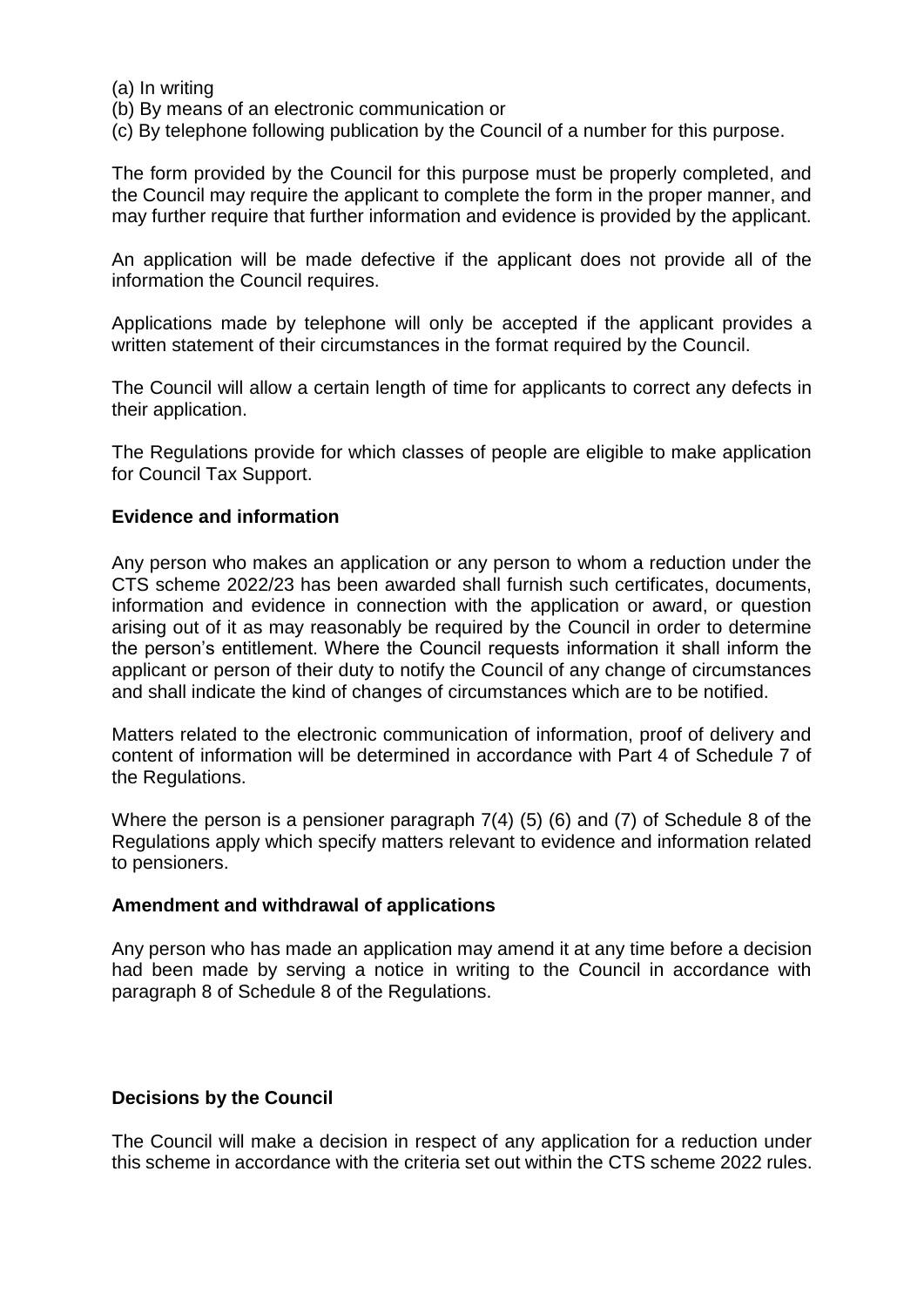The decision will be made within 14 days or as soon as reasonably practicable of the Council receiving at its designated office the properly completed application or the information requested to complete it or the evidence required. The date upon which the Council is deemed to have received the properly completed application shall be determined in accordance with paragraphs 6 of Schedule 1, paragraph 7 and Part 1 of Schedule 7 of the Regulations being satisfied, or as soon as reasonably practicable thereafter.

The Council will notify the applicant or any person affected by its decision under the scheme in writing forthwith, or as soon as reasonably practicable.

Any person affected to whom the Council sends or delivers a notification of a decision to may, within one month of the notification of the decision, request in writing from the Council a statement setting out the reasons for its decision on any matter set out in the notice.

Following receipt of a request for a written statement the Council will provide this within 14 days or as soon as reasonably practicable thereafter.

Where an award or payment of reduction is made the time and manner of granting the reduction under the scheme will be in accordance with Part 5 of Schedule 8 of the Regulations.

## **Change of circumstances**

For persons who are not pensioners the date on which changes of circumstances are to take effect will be determined in accordance with paragraph 4 of Part 2 of Schedule 8 of the Regulations.

#### **Procedure for making an appeal**

Any applicant who is not in agreement with the decision of the Council taken under this scheme may service a notice in writing on the Council setting out their reasons and grounds upon which they believe the Council has made the wrong decision.

Following receipt of an appeal in writing the Council will:

- (1) Consider the appeal
- (2) Notify the applicant in writing of the following:
	- (i) Any decision not to uphold the appeal and the reasons for that; or
	- (ii) That steps are being taken to proceed with the appeal and set out what steps.

Where an applicant remains dissatisfied following receipt of any written notice sent by the Council in response to their appeal, they may within two months of the service of that notice, appeal to the valuation tribunal.

## **Applications for further discretionary reductions**